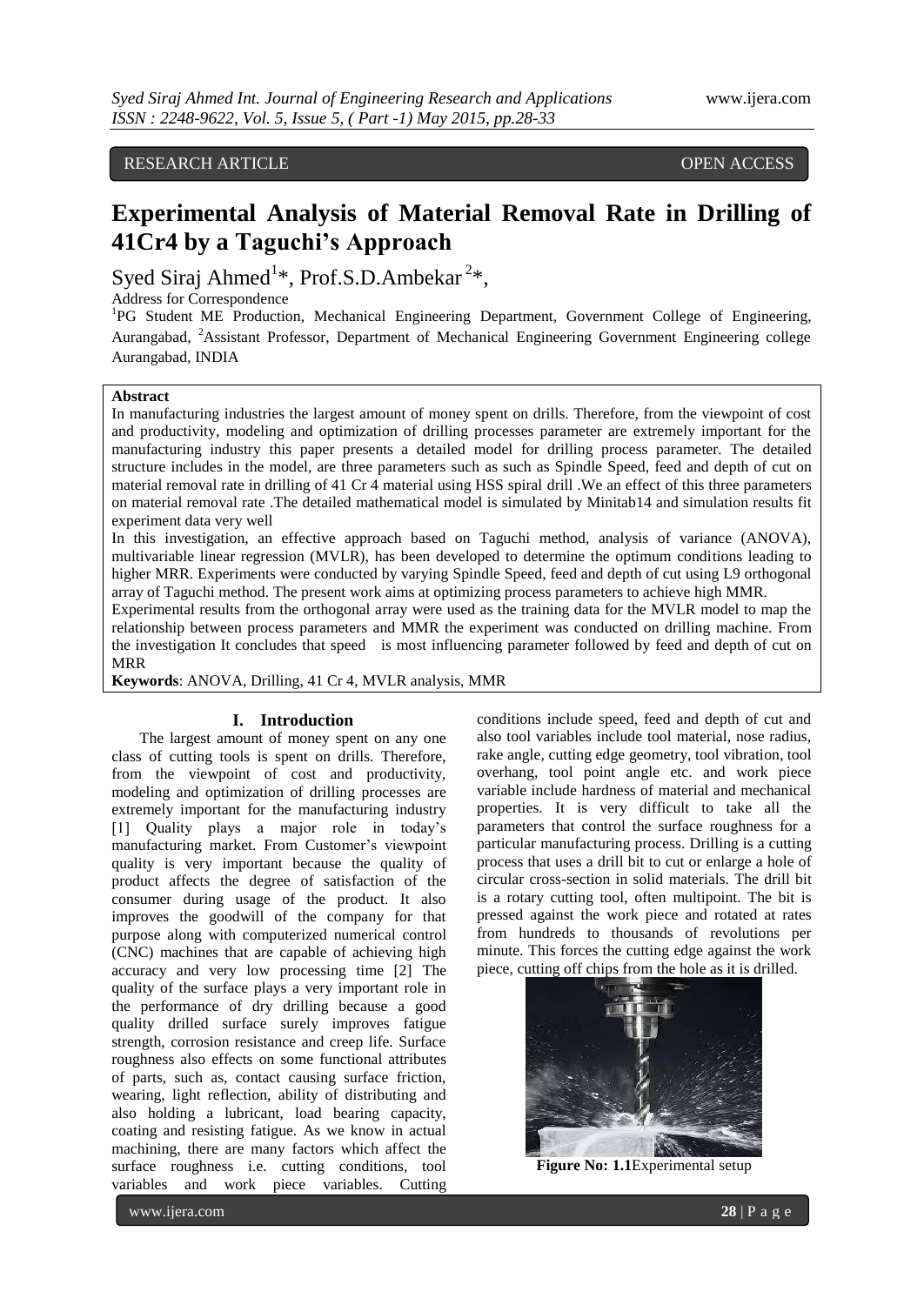In a drilling operation, it is very difficult to select the cutting parameters to achieve the high MRR. Material removal processes are shaping operations, the common feature of which is removal of material from a starting work part so the remaining part has the desired shape Material removed from the surface of the work part by means of sharp cutting tools. Examples are turning, milling, drilling, etc some terms and definitions in machining there is relative motion between the work piece and the cutting tool. Primary motion: Cutting motion (defined by cutting

speed) Secondary motion: Feed motion (defined by the

feed rate) Depth of cut (defines the amount of plunging of the tool into the work piece)

This study would help the operator to select the cutting parameters. The work material used for the present study is 41Cr 4Its tensile strength is (620- 850) Mpa. 41Cr4 Materials have been widely used in automotive driving elements. Although is more expensive 41Cr4 [3] it is more preferable in terms of material properties. This paper is about experimentally investigating and optimizing the machining parameters for MRR in CNC drilling by taguchi method. Taguchi"s orthogonal arrays are highly fractional designs, used to estimate main effects using few experimental runs only. These designs are not only applicable for two level factorial Experiments [4], but also can investigate main effects when factors have more than two levels. Designs are also available to investigate main effects for some mixed level experiments where the factors included do not have the same number of levels. For example, a four-level full factorial design with five factors requires 1024 runs while the Taguchi orthogonal array reduces the required number of runs to 16 only. The Taguchi method has been widely used in engineering analysis and is a powerful tool to design a high quality system. Moreover, the Taguchi method employs a special design of orthogonal array to investigate the effects of the entire machining parameters through the small number of experiments. Recently, the Taguchi method has been widely employed in several industrial fields, and research works By applying the Taguchi technique, the time required for experimental investigations can be significantly reduced, as it is effective in the investigation of the effects of multiple factors on performance as well as to study the influence of individual factors to determine which factor has more influence.

# **II. Experimental details**

In this study, the settings of drilling parameters were determined by using taguchi experimental design method. Orthogonal arrays of taguchi, the Signal – to– Noise  $(S/N)$  ratio, the analysis of variance (ANOVA), and regression analysis are employed to analyze the effect of the drilling parameters on material removal rate (MRR) In order to reduce time and cost, experiments are carried out using L9 orthogonal array. For the purpose of observing the degree of influence of the cutting conditions in drilling process three factors (cutting speed, feed and drill diameter), each at three levels are taken into account as shown in Table 2.1.

**Table No 2.1** Process Parameters and their levels

|                    | Levels | Levels | Levels |
|--------------------|--------|--------|--------|
| Parameters         |        | н      | Ш      |
|                    |        |        |        |
| Spindle Speed(rpm) | 1000   | 1500   | 2000   |
|                    |        |        |        |
| Feed rate (mm/min) | 0.15   | 0.20   | 0.25   |
| Depth of cut (mm)  |        |        |        |

# **2.1 Experimental set up 2.1.1 Work piece material**

In this study, 41Cr4 steel was selected as the work piece material. The material was purchased as Bar of 25Ø x 150 mm with the following specifications: (UTS =  $902.83$  N/mmm2, BHN = 278.55 and Chemical composition of 0.4%C, 0.25 S [2].

Drilling tests are performed on DECKEL MAHO-DMC 835V (continues speed up to 14000rpm and 14kw spindle power) CNC machining center using HSS spiral type drill bits. To guarantee the initial conditions of each test, a new drill tool is used in each experiment. The work piece is of 41Cr4 Material the experimental setup is shown figure No: 2.1



**Figure No: 2.1**Experimental setup

The DX 150 is a CNC Chucker ideally suited for small disc-type components.

Its monoblock structure permits highly dynamic parameters.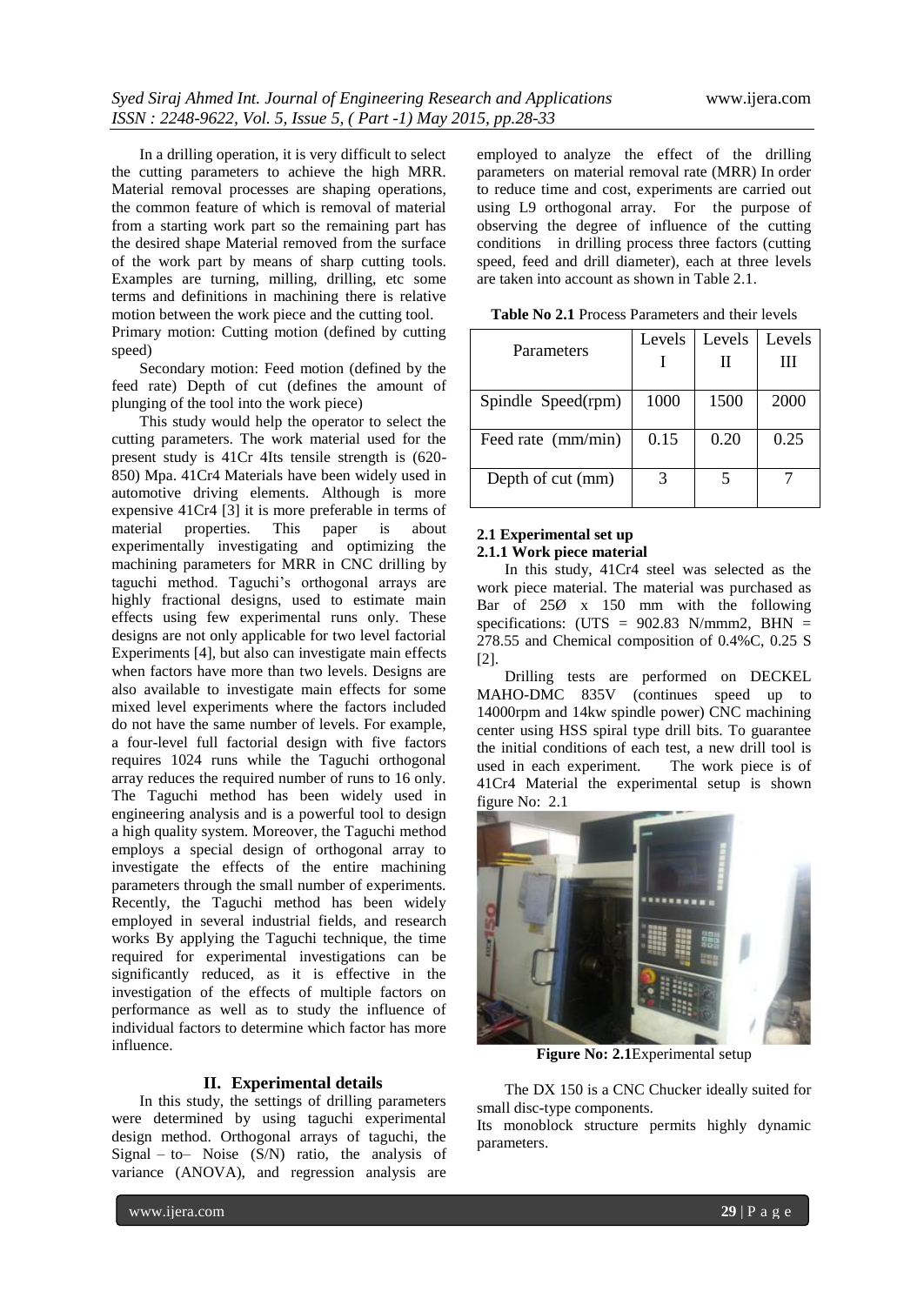| Trial<br>no    | Spindle<br>Speed<br>(rev/min) | Feed rate<br>(mm/min) | Depth<br>of cut<br>(mm) |
|----------------|-------------------------------|-----------------------|-------------------------|
| $\mathbf{1}$   | 1000                          | 0.15                  | 3                       |
| $\overline{2}$ | 1000                          | 0.20                  | 5                       |
| 3              | 1000                          | 0.25                  | 7                       |
| $\overline{4}$ | 1500                          | 0.15                  | 5                       |
| 5              | 1500                          | 0.20                  | 7                       |
| 6              | 1500                          | 0.25                  | 3                       |
| 7              | 2000                          | 0.15                  | 7                       |
| 8              | 2000                          | 0.20                  | 3                       |
| 9              | 2000                          | 0.25                  | 5                       |

## **Table No 2.2:** L9 orthogonal array

The spindle has super precision angular contact bearings in front and rear this construction gives very high precision and stiffness in both axial and radial directions. The assembly of the spindle is carried out in a controlled, dust free environment. The bearings are grease lubricated for life.CNC Part program are created for machining the work piece on CNC. With the help of CNC Program I have done operation on my entire sample as per L9 orthogonal array from following table No: 2.2

The Material removal rate in drilling of 41Cr4 Disc plate has been calculated by using the standard relation and the results entered Table No 3.1

#### **Theoretical**

MRR=  $(\pi/4*D2*f*N)$  mm3/min-------- (1) Where MRR=Material removal rate D=diameter of the drill bit in mm F=feed in mm/min N=spindle speed in rev/min

# **Experimental**

**MRR=** *((Initial wt of work piece (gms))-(final wt of work piece (gms))) / ((density in gms)\*(Maching time (min)))* ---------------- (2)

# **III. Analysis of experimental results and discussion**

**Table No: 3.1:** Summary Report for Different trials Conducted during Experimentation

| Tria<br>l no | Spindle<br>Speed<br>(rev/min) | Feed rate<br>(mm/min) | Depth<br>of<br>cut<br>(mm) | <b>MRR</b><br>mm <sup>3</sup> /min |
|--------------|-------------------------------|-----------------------|----------------------------|------------------------------------|
| 1            | 1000                          | 0.15                  | 3                          | 10000.00                           |
| 2            | 1000                          | 0.20                  | 5                          | 13125.00                           |
| 3            | 1000                          | 0.25                  | 7                          | 14013.16                           |
| 4            | 1500                          | 0.15                  | 5                          | 16000.00                           |
| 5            | 1500                          | 0.20                  | 7                          | 17025.00                           |
| 6            | 1500                          | 0.25                  | 3                          | 26850.00                           |
| 7            | 2000                          | 0.15                  | 7                          | 18991.07                           |
| 8            | 2000                          | 0.20                  | 3                          | 30825.00                           |
| 9            | 2000                          | 0.25                  | 5                          | 33250.00                           |

## **a) S/N Ratio Analysis-**

In the Taguchi method, the term 'signal' represents the desirable value (mean) for the output characteristic and the term "noise" represents the undesirable value for the output characteristic. Taguchi uses the S/N ratio to measure the quality characteristic deviating from the desired value. There are several S/N ratios available depending on type of characteristic: lower is better (LB), nominal is best (NB), or larger is better (LB). Larger is better S/N ratio used here. Larger -the-better quality characteristic was implemented and introduced in this study.

For the for larger the better characteristic

 $S/N = -10 log10 (MSD)$ 

Where MSD= Mean Squared Division

**MSD** =  $(1/Y_1^2 + 2/Y_2^2 + 3/Y_3^2 + \dots + \dots)$ /n

Where Y1, Y2, Y3 are the responses and n is the number of tests in a trial and MSD is the target value of the result. The level of a factor with the highest S/N ratio was the optimum level for responses measured. Table No 3.3 and Figure 3.1 depict the factor effect on material removal rate. The larger the signal to noise ratio the more favorable is the effect of the input variable on the output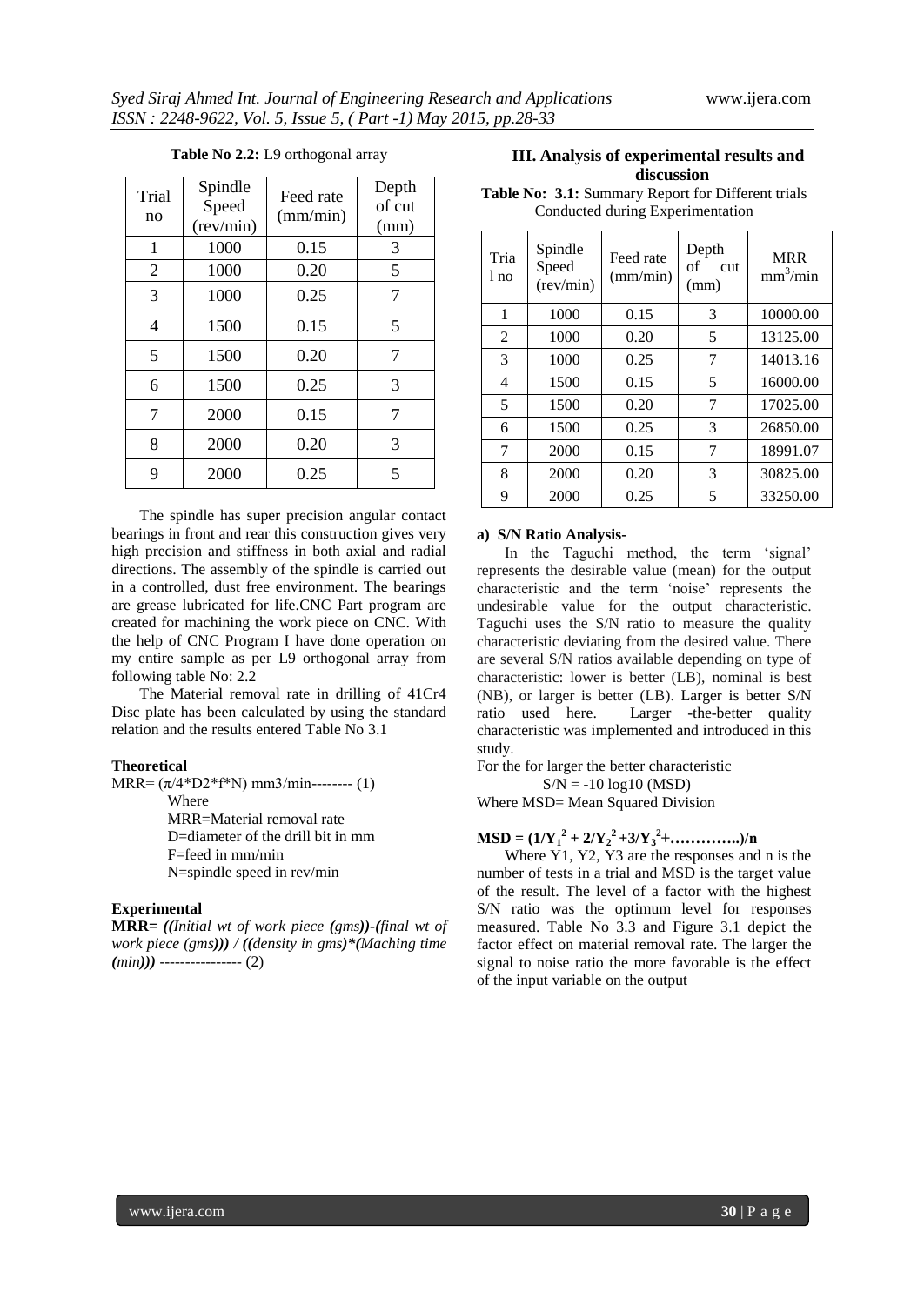| Term             | Coef      | <b>SECoef</b> | T         | P     |
|------------------|-----------|---------------|-----------|-------|
| Constant         | 20008.8   | 184.8         | 108.246   | 0     |
| N REV/MI<br>1000 | $-7629.4$ | 261.4         | $-29.186$ | 0.001 |
| N REV/MI<br>1500 | $-50$     | 261.4         | $-0.193$  | 0.865 |
| f mm/rev<br>0.15 | $-5011.8$ | 261.4         | $-19.172$ | 0.003 |
| f mm/rev<br>0.20 | 316       | 261.4         | 1.21      | 0.35  |
| t mm $3$         | 2549.5    | 261.4         | 9.753     | 0.01  |
| t mm $5$         | 782.9     | 261.4         | 2.995     | 0.096 |

#### **Table No: 3.2** Estimated Model Coefficients for SN ratios

#### **Summary of Model**

 $S = 554.5$  R-Sq = 99.9% R-Sq (adj) = 99.6%

**Table No: 3.3** Response for Signal to Noise Ratios Larger is better

| Level | N<br><b>REV/MIN</b> | f $mm/rev$ | t mm  |
|-------|---------------------|------------|-------|
|       | 81.76               | 83.22      | 86.12 |
| 2     | 85.76               | 85.59      | 85.63 |
| 3     | 88.59               | 87.32      | 84.37 |
| Delta | 6.83                | 4.1        | 1.74  |
| Rank  |                     |            |       |

From the Table 3.2 and Figure 3.1 it is clear that, the optimum value levels for higher MRR are at speed  $(2000)$ , feed  $(0.25)$ , and depth of cut  $(5)$ . Also, for material removal rate, from it can be seen that, the most significant factor is spindle speed (A), followed by feed rate (B) and Depth of cut (C).



**Figure No: 3.1**Effect of process parameters on S/N Ratio

# **b) Analysis of Variance (ANOVA):**

Analysis of variance is a standard statistical technique to interpret experimental results. It is extensively used to detect differences in average performance of groups of items under investigation. It breaks down the variation in the experimental result into accountable sources and thus finds the parameters whose contribution to total variation is significant. Thus analysis of variance is used to study the relative influences of multiple variables, and their significance The purpose of ANOVA is to investigate which process parameters significantly affect the quality characteristic. The analysis of the experimental data is carried out using the software MINITAB 14 specially used for design of experiment applications. In order to find out statistical Significance of various factors like speed (A), feed (B), and depth of cut (C), and their interactions on MRR, analysis of variance (ANOVA) is performed on experimental data. Table 3.4 shows the result of the ANOVA with the MRR. The last column of the table indicates p-value for the individual control factors.

**Table No: 3.4**Analysis of Variance for SN ratios

| Source                 | DF             | Seq SS    | Adj SS    | Adj MS    | F      | P     |
|------------------------|----------------|-----------|-----------|-----------|--------|-------|
| N<br><b>REV/MIN</b>    | $\overline{2}$ | 351573615 | 351573615 | 175786808 | 571.65 | 0.002 |
| $\mathbf{F}$<br>MM/REV | $\overline{2}$ | 141799266 | 141799266 | 70899633  | 230.56 | 0.004 |
| T MM                   | $\overline{c}$ | 54653471  | 54653471  | 27326735  | 88.86  | 0.011 |
| Residual<br>Error      | $\overline{c}$ | 615019    | 615019    | 307509    |        |       |
| Total                  | 8              | 548641370 |           |           |        |       |

It is known that smaller the p-value, greater the significance of the factor. The ANOVA table for S/N ratio (Table 3.6) indicate that, the speed (s=2000), feed  $(f= 0.25)$  and depth of cut  $(doc=5)$  in this order, are significant control factors effecting MRR. It means, the speed is the most significant factor and the depth of cut. Has less influence on the performance output.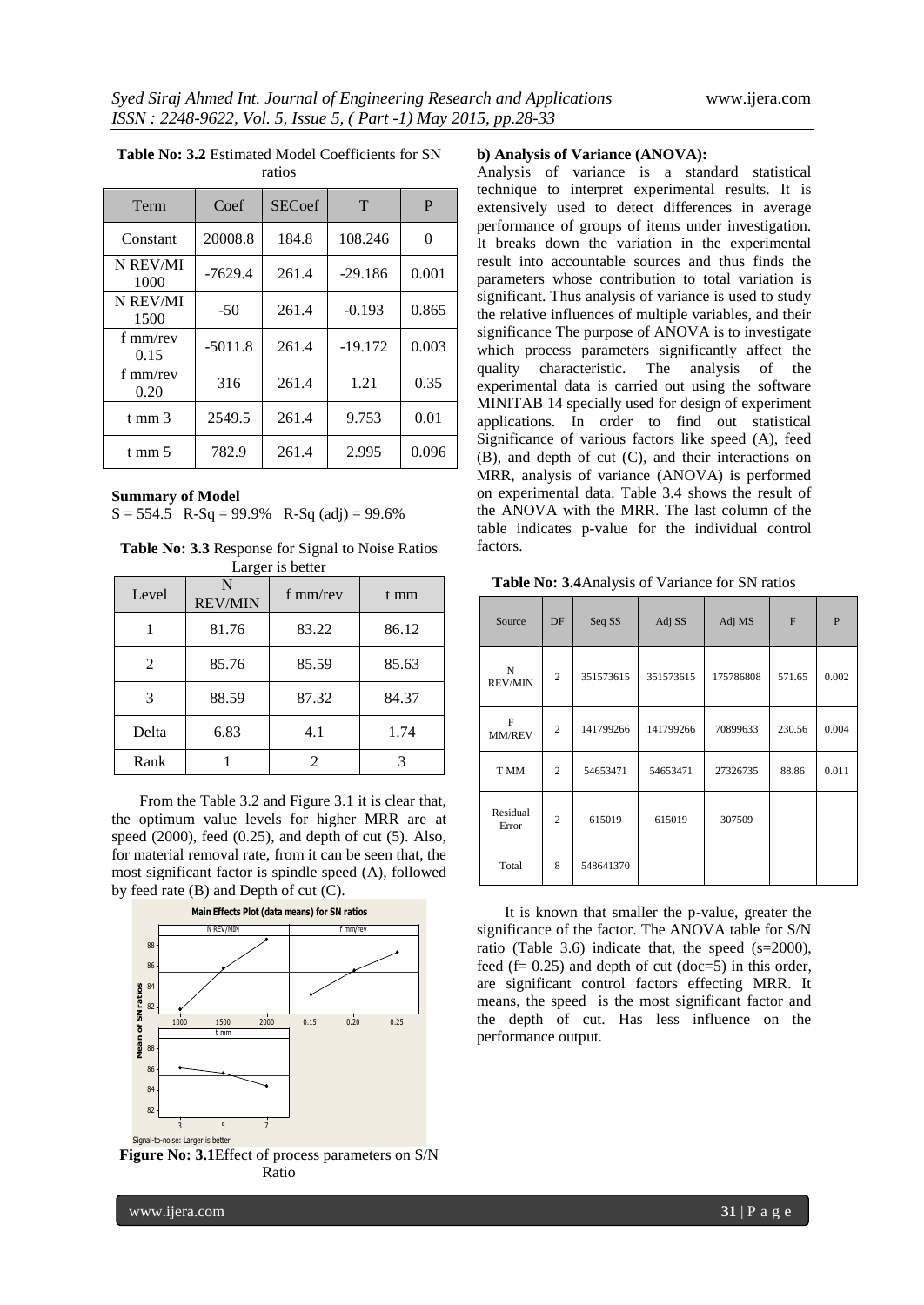

**Figure 3.2:** Residual Plots for MRR

# **C) Regression Analysis**

The Spindle speed, feed rate and depth of cut are considered in the development of mathematical models for metal removal rate. The correlation between the considered drilling parameters for drilling conditions on 41Cr4 is obtained by linear regression. The linear polynomial models are developed using commercially available Minitab 14 software for various drilling parameters and are listed as below:

The regression equation is

 $Y = -15017 + 15.3 N REV/MIN + 97074 f mm/rev -$ 1470 t mm -------------------------------- (3)

#### Where

 $N =$  Spindle speed,  $B =$  Feed rate (mm/rev),  $C =$ Depth of cut (mm).

Sample Calculation

As per my trail take trail no 8 readings for sample Calculation

Put this values in equation 3 Yopt =  $-15017+15.3*2000+97074*0.25-1470*5$ Yopt =  $32501.5$  (predicted by regression)

The predicated and experimental values are shown in table 3.5

| Table No: 3.5 Predicated and experimental values |  |
|--------------------------------------------------|--|
|--------------------------------------------------|--|

| Optimum<br>Experimental<br>value of Ra | Optimum<br>Predicted<br>Value | S/N Ratio |
|----------------------------------------|-------------------------------|-----------|
| 33250                                  | 32501                         | 90.4358   |

#### **D) Analysis of S/N ratio**

In the taguchi method, the term signal represents the desirable value (mean) for the output characteristic and the term noise represents the undesirable value (deviation, SD) for the output characteristic. Therefore the S/N ratio is the ratio of the mean to the SD. Taguchi uses the S/N ratio to measure the quality characteristic deviating from the desired value. There are several S/N ratios available, depending on the type of the characteristic Taguchi recommends analyzing the mean response for each run in the inner array, and he also suggests analyzing variation using an appropriately chosen signal-tonoise ratio (S/N).

These S/N ratios are derived from the quadratic loss function and three of them  $(Equ. (4)– (6))$  are considered to be standard and widely applicable.  $S/N = 10log Y^2/S^2$ -------------------- (4)

| S/N=-10log $(1/n\Sigma 1/y^2)$ | $------------(5)$ |
|--------------------------------|-------------------|
|                                |                   |

S/N=-log1/n  $(\Sigma 1/y^2)$ ) --------------------- (6)

Where y, is the average of observed data,  $S^2$  is the Variance of y, n is the number of observations and y is the observed data. Using the above-presented data with the selected above formula for calculating S/N, the Taguchi experiment results are summarized in Table 3.6 and presented in Fig.3.1. Which are obtained by means of MINITAB 14 statistical software. It can be noticed form the S/N responses that Spindle speed is the most important factor affecting metal removal rate is the most important factor affecting the accuracy. Response for Signal to Noise Ratios Larger is better.

| Level | N<br><b>REV/MIN</b> | $f$ mm/rev | t mm  |
|-------|---------------------|------------|-------|
|       | 81.76               | 83.22      | 86.12 |
| 2     | 85.76               | 85.59      | 85.63 |
|       | 88.59               | 87.32      | 84.37 |
| Delta | 6.83                | 4.1        | 1.74  |
| Rank  |                     |            |       |

#### **E) Analysis of variance (ANOVA**)

The analysis of variance (ANOVA) establishes the relative significance of factors in terms of their percentage contribution to the response (Phadke, 1989; Ross, 1996) The ANOVA is also needed for estimating the variance of error for the effects and the confidence interval of the prediction error. The analysis is performed on S/N ratios to obtain the percentage contribution of each of the factors.DoF: Degree of freedom, SS: Sum of squares, %c: Percent contribution, #: 95% confidence interval